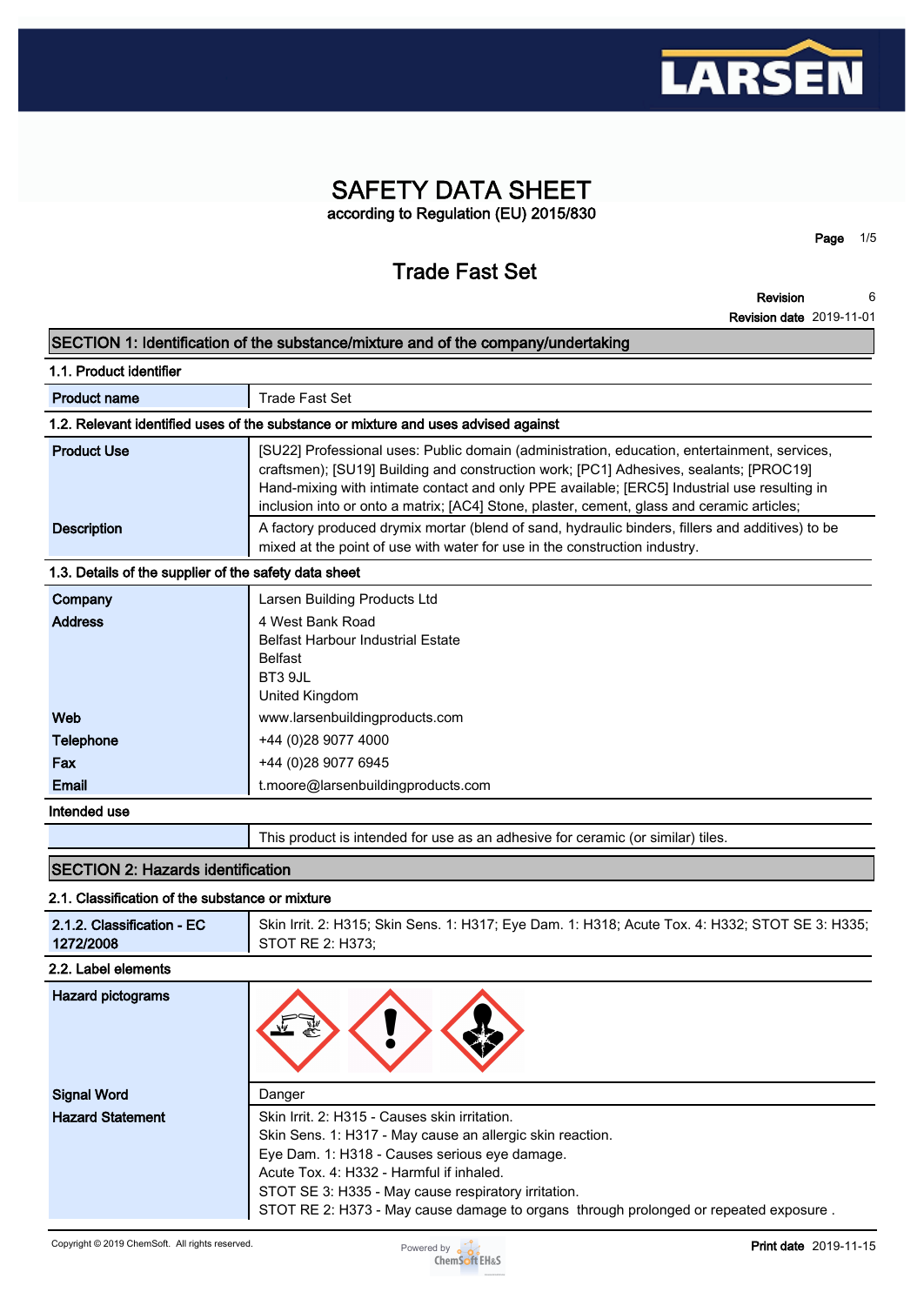| 2.2. Label elements                                |                                                                                                                                                                                                                                                                                                                                                                                                                                                                                                                                                                                                                                                                                            |
|----------------------------------------------------|--------------------------------------------------------------------------------------------------------------------------------------------------------------------------------------------------------------------------------------------------------------------------------------------------------------------------------------------------------------------------------------------------------------------------------------------------------------------------------------------------------------------------------------------------------------------------------------------------------------------------------------------------------------------------------------------|
| <b>Precautionary Statement:</b><br>Prevention      | P260 - Do not breathe dust/fume/gas/mist/vapours/spray.<br>P261 - Avoid breathing dust/fume/gas/mist/vapours/spray.<br>P264 - Wash thoroughly after handling.<br>P271 - Use only outdoors or in a well-ventilated area.<br>P272 - Contaminated work clothing should not be allowed out of the workplace.<br>P280 - Wear protective gloves/protective clothing/eye protection/face protection.                                                                                                                                                                                                                                                                                              |
| <b>Precautionary Statement:</b><br>Response        | P302+P352 - IF ON SKIN: Wash with plenty of water/.<br>P304+P340 - IF INHALED: Remove person to fresh air and keep comfortable for breathing.<br>P305+P351+P338 - IF IN EYES: Rinse cautiously with water for several minutes. Remove contact<br>lenses, if present and easy to do. Continue rinsing.<br>P310 - Immediately call a POISON CENTER/doctor/.<br>P312 - Call a POISON CENTER/doctor/ /if you feel unwell.<br>P314 - Get medical advice/attention if you feel unwell.<br>P321 - Specific treatment (see on this label).<br>P332+P313 - If skin irritation occurs: Get medical advice/attention.<br>P333+P313 - If skin irritation or rash occurs: Get medical advice/attention. |
| <b>Precautionary Statement:</b><br><b>Storage</b>  | P403+P233 - Store in a well-ventilated place. Keep container tightly closed.<br>P405 - Store locked up.                                                                                                                                                                                                                                                                                                                                                                                                                                                                                                                                                                                    |
| <b>Precautionary Statement:</b><br><b>Disposal</b> | P501 - Dispose of contents/container to                                                                                                                                                                                                                                                                                                                                                                                                                                                                                                                                                                                                                                                    |
| <b>Further information</b>                         |                                                                                                                                                                                                                                                                                                                                                                                                                                                                                                                                                                                                                                                                                            |
|                                                    | This product contains portland cement which contains Chromium VI. Reducing agents have been<br>added to this product to reduce the risk of allergic dermatitis when the product is mixed with water,                                                                                                                                                                                                                                                                                                                                                                                                                                                                                       |

**SECTION 3: Composition/information on ingredients**

**3.2. Mixtures**

### **EC 1272/2008**

| <b>Chemical Name</b>        | Index No. | CAS No.    | EC No.    | <b>REACH Registration</b><br><b>Number</b> | Conc.<br>$(\%w/w)$ | Classification                  |
|-----------------------------|-----------|------------|-----------|--------------------------------------------|--------------------|---------------------------------|
| Silica Sand (<1% Respirable |           | 14808-60-7 | 238-878-4 |                                            |                    | Acute Tox. 4: H332; STOT        |
| Quartz)                     |           |            |           |                                            |                    | RE 2: H373;                     |
| <b>Portland Cement</b>      |           | 65997-15-1 | 266-043-4 |                                            |                    | Skin Irrit. 2: H315; Skin Sens. |
|                             |           |            |           |                                            |                    | 1: H317; Eye Dam. 1: H318;      |
|                             |           |            |           |                                            |                    | STOT SE 3: H335:                |
| Calcium Sulphate            |           | 7778-18-9  | 231-900-3 |                                            |                    |                                 |
|                             |           |            |           |                                            |                    |                                 |

**providing the product has been stored as directed and is within its shelf life.**

### **SECTION 4: First aid measures**

#### **4.1. Description of first aid measures**

| Inhalation          | Irritating to respiratory system. Inhalation may cause coughing, tightness of the chest and irritation<br>of the respiratory system. Move the exposed person to fresh air. Seek medical attention. |
|---------------------|----------------------------------------------------------------------------------------------------------------------------------------------------------------------------------------------------|
| Eye contact         | Irritating to eyes. Rinse immediately with plenty of water for 15 minutes holding the eyelids open.<br>Seek medical attention if irritation or symptoms persist.                                   |
| <b>Skin contact</b> | Irritating to skin. Wash off immediately with plenty of soap and water. Remove contaminated<br>clothing. Seek medical attention if irritation or symptoms persist.                                 |
| Ingestion           | Ingestion may cause nausea and vomiting. Seek medical attention if irritation or symptoms persist.<br>DO NOT INDUCE VOMITING.                                                                      |

## **SECTION 5: Firefighting measures**

#### **5.1. Extinguishing media**

**Carbon oxides.**

### **5.2. Special hazards arising from the substance or mixture**

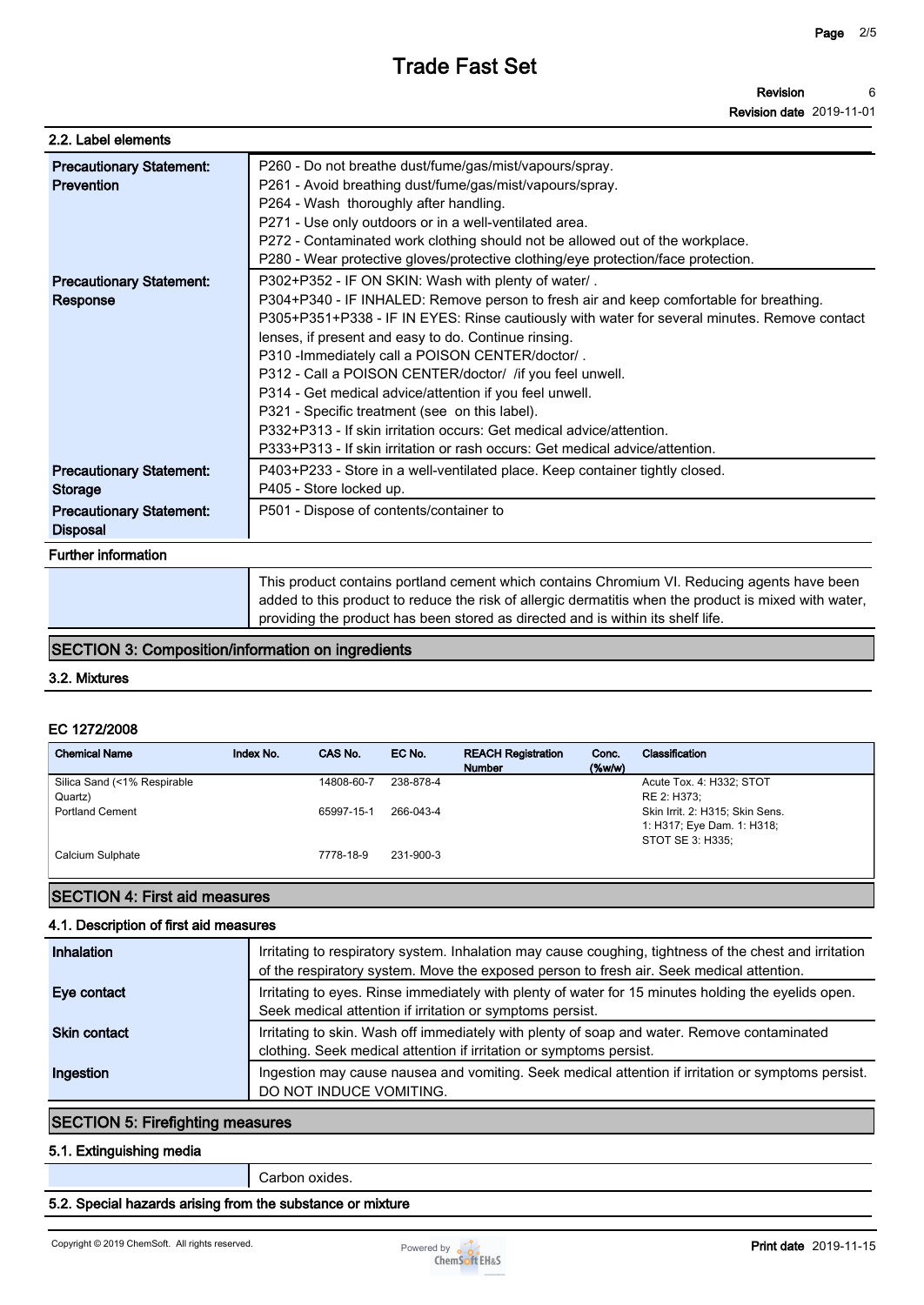| Revision                        | 6 |
|---------------------------------|---|
| <b>Revision date 2019-11-01</b> |   |

| 5.2. Special hazards arising from the substance or mixture        |                                                                                                                                                                         |
|-------------------------------------------------------------------|-------------------------------------------------------------------------------------------------------------------------------------------------------------------------|
|                                                                   | Burning produces irritating, toxic and obnoxious fumes.                                                                                                                 |
| 5.3. Advice for firefighters                                      |                                                                                                                                                                         |
|                                                                   | Self-contained breathing apparatus. Wear protective clothing.                                                                                                           |
| <b>SECTION 6: Accidental release measures</b>                     |                                                                                                                                                                         |
|                                                                   | 6.1. Personal precautions, protective equipment and emergency procedures                                                                                                |
|                                                                   | Ensure adequate ventilation of the working area. Wear suitable protective equipment.                                                                                    |
| 6.2. Environmental precautions                                    |                                                                                                                                                                         |
|                                                                   | Do not allow product to enter drains. Prevent further spillage if safe.                                                                                                 |
| 6.3. Methods and material for containment and cleaning up         |                                                                                                                                                                         |
|                                                                   | Sweep up. Transfer to suitable, labelled containers for disposal. Clean spillage area thoroughly<br>with plenty of water.                                               |
| <b>SECTION 7: Handling and storage</b>                            |                                                                                                                                                                         |
| 7.1. Precautions for safe handling                                |                                                                                                                                                                         |
|                                                                   | Avoid contact with eyes and skin. Ensure adequate ventilation of the working area. Adopt best<br>Manual Handling considerations when handling, carrying and dispensing. |
| 7.2. Conditions for safe storage, including any incompatibilities |                                                                                                                                                                         |
|                                                                   | Keep in a cool, dry, well ventilated area. Keep containers tightly closed. Store in correctly labelled<br>containers.                                                   |
| <b>SECTION 8: Exposure controls/personal protection</b>           |                                                                                                                                                                         |
| 8.1. Control parameters                                           |                                                                                                                                                                         |
|                                                                   |                                                                                                                                                                         |
|                                                                   |                                                                                                                                                                         |

### **8.1.1. Exposure Limit Values**

| <b>Calcium Sulphate</b>                | WEL 8-hr limit ppm:            | WEL 8-hr limit mg/m3:          |
|----------------------------------------|--------------------------------|--------------------------------|
|                                        | WEL 15 min limit ppm:          | WEL 15 min limit mg/m3:        |
|                                        | WEL 8-hr limit mg/m3 total 10  | WEL 15 min limit mg/m3 total   |
|                                        | inhalable dust:                | inhalable dust:                |
|                                        | WEL 8-hr limit mg/m3 total 4   | WEL 15 min limit mg/m3 total   |
|                                        | respirable dust:               | respirable dust:               |
| <b>Portland Cement</b>                 | WEL 8-hr limit ppm: -          | WEL 8-hr limit mg/m3: -        |
|                                        | WEL 15 min limit ppm: -        | WEL 15 min limit mg/m3: -      |
|                                        | WEL 8-hr limit mg/m3 total 10  | WEL 15 min limit mg/m3 total - |
|                                        | inhalable dust:                | inhalable dust:                |
|                                        | WEL 8-hr limit mg/m3 total $4$ | WEL 15 min limit mg/m3 total - |
|                                        | respirable dust:               | respirable dust:               |
| Silica Sand (<1% Respirable<br>Quartz) | WEL 8-hr limit ppm:            | WEL 8-hr limit mg/m3: 0.1      |
|                                        | WEL 15 min limit ppm:          | WEL 15 min limit mg/m3:        |
|                                        | WEL 8-hr limit mg/m3 total 10  | WEL 15 min limit mg/m3 total   |
|                                        | inhalable dust:                | inhalable dust:                |
|                                        | WEL 8-hr limit mg/m3 total 4   | WEL 15 min limit mg/m3 total   |
|                                        | respirable dust:               | respirable dust:               |

#### **8.2. Exposure controls**

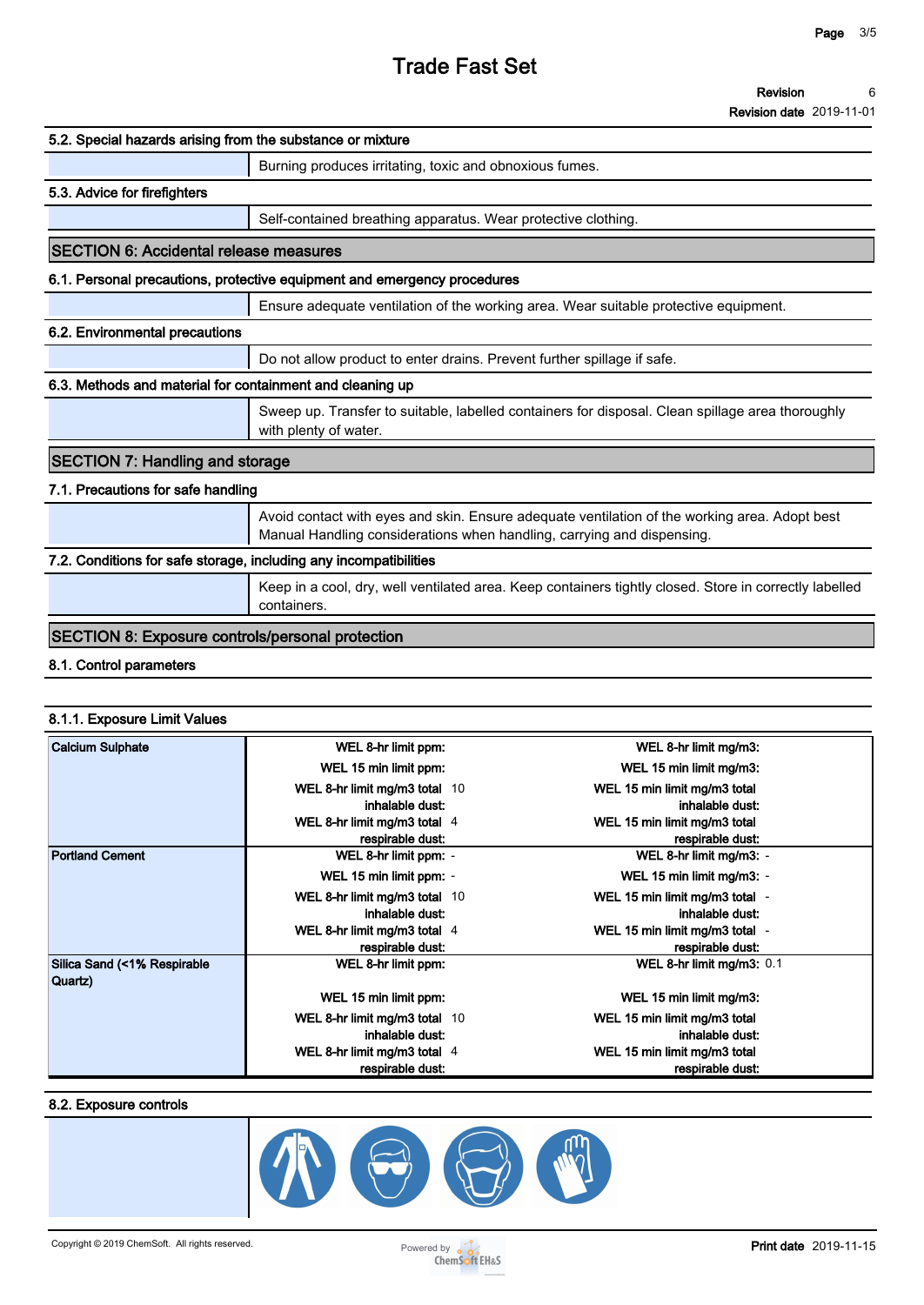| 8.2. Exposure controls                     |                                                                                                                                                                                                                    |
|--------------------------------------------|--------------------------------------------------------------------------------------------------------------------------------------------------------------------------------------------------------------------|
| 8.2.1. Appropriate engineering<br>controls | Ensure adequate ventilation of the working area.                                                                                                                                                                   |
| 8.2.2. Individual protection<br>measures   | Wear chemical protective clothing.                                                                                                                                                                                 |
| Eye / face protection                      | Suitable eye protection.                                                                                                                                                                                           |
| Skin protection -<br>Handprotection        | Wear suitable gloves.                                                                                                                                                                                              |
| <b>Skin protection - Other</b>             | After contact with skin, wash immediately with plenty of water.                                                                                                                                                    |
| <b>Respiratory protection</b>              | Do not breathe dust. In case of insufficient ventilation, wear suitable respiratory equipment.<br>Suitable half mask respirator with filter P2 (EN 143). Suitable half mask respirator with filter P3 (EN<br>143). |
|                                            |                                                                                                                                                                                                                    |

# **SECTION 9: Physical and chemical properties**

### **9.1. Information on basic physical and chemical properties**

| Appearance   Powder                         |                                              |
|---------------------------------------------|----------------------------------------------|
|                                             | Colour Grey/White                            |
|                                             | <b>Solubility</b> Slightly miscible in water |
| <b>SECTION 10: Stability and reactivity</b> |                                              |

#### **10.1. Reactivity**

|                                              | Avoid contact with: Strong acids. Avoid contact with: Strong bases.                                                                                                                               |
|----------------------------------------------|---------------------------------------------------------------------------------------------------------------------------------------------------------------------------------------------------|
| 10.2. Chemical stability                     |                                                                                                                                                                                                   |
|                                              | Stable under normal conditions.                                                                                                                                                                   |
| 10.3. Possibility of hazardous reactions     |                                                                                                                                                                                                   |
|                                              | Organic materials.                                                                                                                                                                                |
| 10.4. Conditions to avoid                    |                                                                                                                                                                                                   |
|                                              | Heat, sparks and open flames.                                                                                                                                                                     |
| <b>Further information</b>                   |                                                                                                                                                                                                   |
|                                              | Avoid formation of dust.                                                                                                                                                                          |
| <b>SECTION 11: Toxicological information</b> |                                                                                                                                                                                                   |
| 11.1. Information on toxicological effects   |                                                                                                                                                                                                   |
| <b>Acute toxicity</b>                        | Irritating to eyes, respiratory system and skin. Contact between cement powder and body fluids<br>(e.g. sweat and eye fluid) may also cause skin and respiratory irritation, dermatitis or burns. |
| Serious eye damage/irritation                | Acute effect.                                                                                                                                                                                     |
| Respiratory or skin<br>sensitisation         | May cause sensitisation by skin contact. Contains portland Cement (contains Chromium VI). May<br>produce an allergic reaction.                                                                    |
| 11.1.4. Toxicological Information            |                                                                                                                                                                                                   |
|                                              | No data available                                                                                                                                                                                 |
| <b>SECTION 12: Ecological information</b>    |                                                                                                                                                                                                   |
| 12.1. Toxicity                               |                                                                                                                                                                                                   |
|                                              | No data available                                                                                                                                                                                 |
| <b>Further information</b>                   |                                                                                                                                                                                                   |
|                                              |                                                                                                                                                                                                   |

**No known adverse environmental effects. Do not allow product to enter drains. Do not flush into surface water.**

**SECTION 13: Disposal considerations**